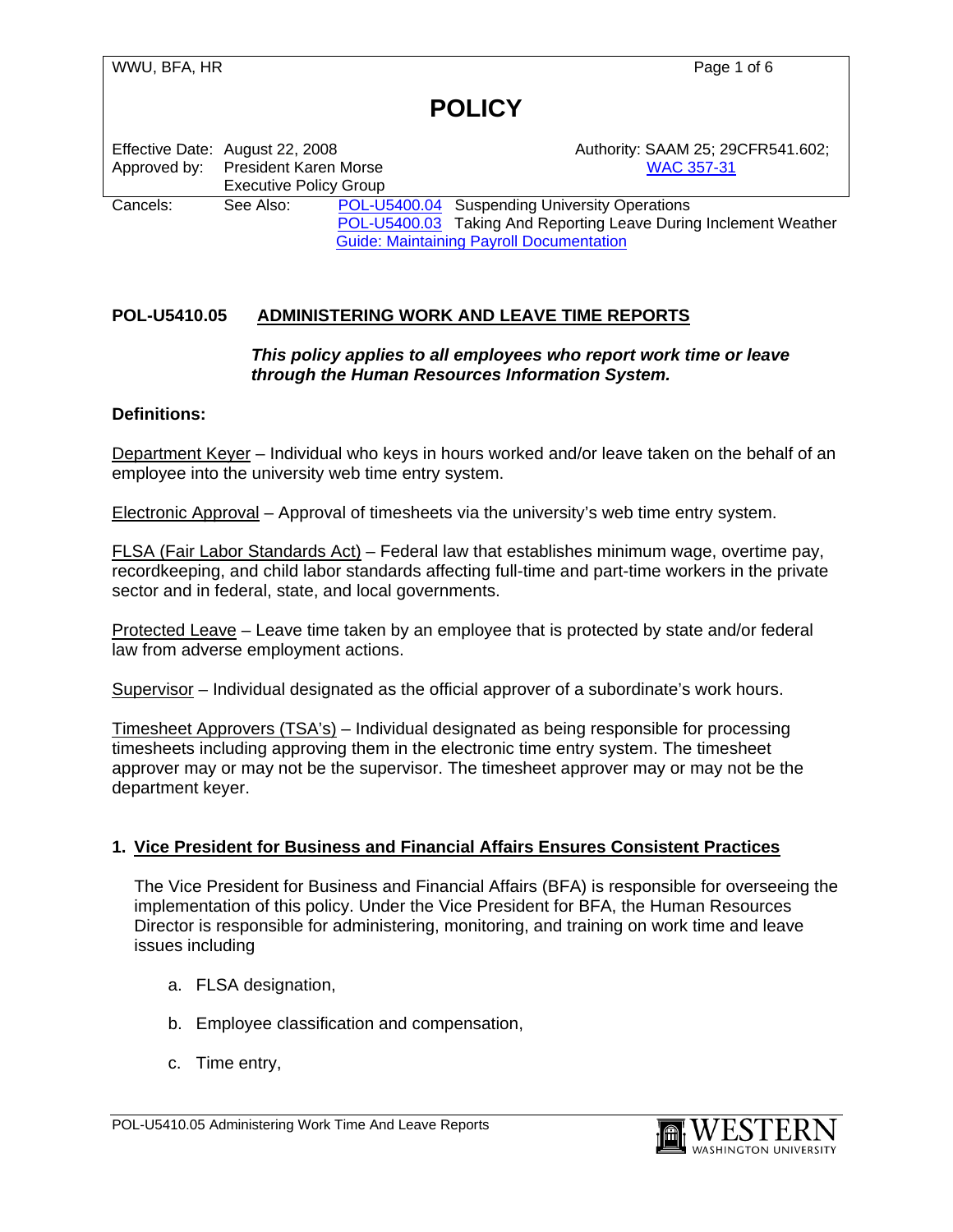- d. Training for personnel responsible for work time tracking and reporting,
- e. Employee leave management support, and
- f. The *Special Leave Request* process (see #6).

### **2. President, Vice Presidents and Directors Ensure Report Monitoring and Documentation**

The President, vice presidents and directors are responsible for ensuring:

- a. Appropriate procedures are developed and followed in their respective areas for monitoring, reporting, and documenting work and leave time. Procedures are to include, at a minimum, the requirements in this policy, and
- b. Employees, department keyers, and timesheet approvers receive appropriate training in regards to relevant procedures, policies and guides.

The Human Resources Director will ensure appropriate personnel have access to employee leave reports for monitoring.

### **3. Directors and Supervisors Will Manage Employee Work Hours and Performance**

Directors and supervisors are expected to:

- a. Actively manage employee work hours and leave requests through fair, legal, contractual and consistent practices,
- b. Report to Human Resources immediately when there is evidence that an employee's leave usage is falsified or impacting performance and/or business operations, and
- c. Appropriately address attendance in performance reviews.

### **4. Supervisors Ensure Compliance During Each Payroll Period**

Supervisors will ensure:

- a. Employees follow applicable employee handbook or contract rules and departmental and payroll policies and procedures for requesting and submitting leave time and/or additional work hours,
- b. Timesheet approvers and department keyers appropriately process electronic timesheets and obtain, when applicable, their review and written approval,
- c. Timesheets submitted are accurate, and
- d. Documentation is maintained appropriately.

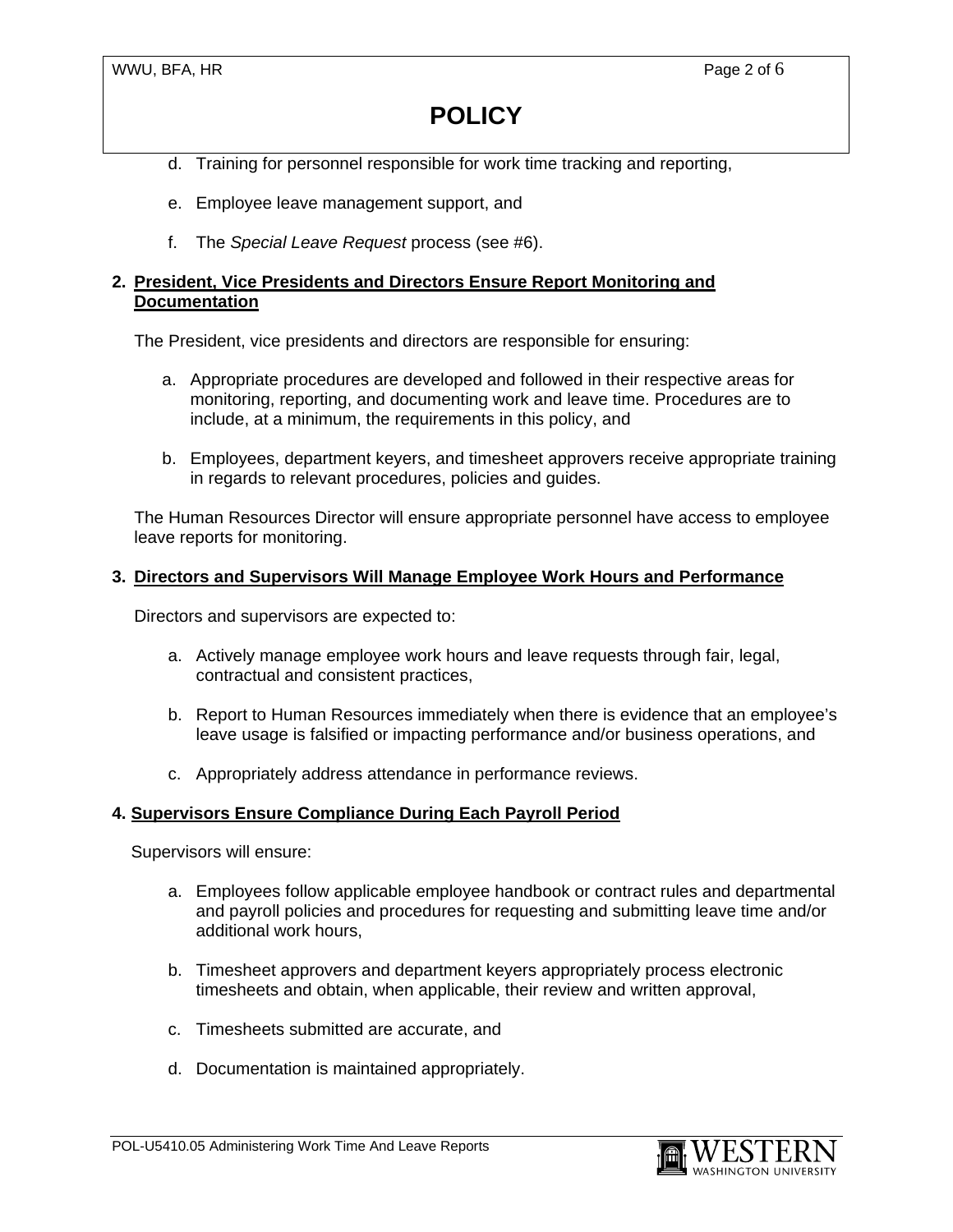### **5. Employees Must Comply**

Employees must comply with all applicable handbook or contract rules, policies, procedures, guides and instructions regarding work hours and leave time.

### **6. FLSA Exempt Professional Staff are Not Eligible for Overtime**

Full-time FLSA exempt professional staff, including those not-benefits eligible:

- a. Are expected to work the number of hours necessary to accomplish the duties and responsibilities of their positions,
- b. Shall receive full salary for each work week that any work is performed, and
- c. Are not eligible for overtime pay.

Part-time FLSA exempt professional staff:

- d. Are expected to remain flexible in regards to work hours to accommodate the goals and mission of the department, and
- e. Will receive straight-time compensation of hours worked in excess of an established part time schedule but not in excess of the full time equivalent.

Business operations may necessitate specific work hours for individual positions. All absences and use of leave are subject to supervisor and Human Resources Department approval.

### **7. FLSA Exempt Professional Staff Charge Available Accrued Leave for Each Full Day Absent**

 FLSA exempt professional staff will submit to payroll appropriate available accrued leave for each full day absent for vacation, personal reasons, sickness or injury.

 When an FLSA exempt professional staff has exhausted available paid leave, the employee will receive:

- a. Full salary for partial day absences due to illness or disability, and
- b. Unpaid leave for full day absences due to illness or disability.

**Exception:** FLSA exempt professional staff who are not eligible for paid sick leave benefits will receive full salary for a work week when an absence is less than a full work week and due to illness or disability.

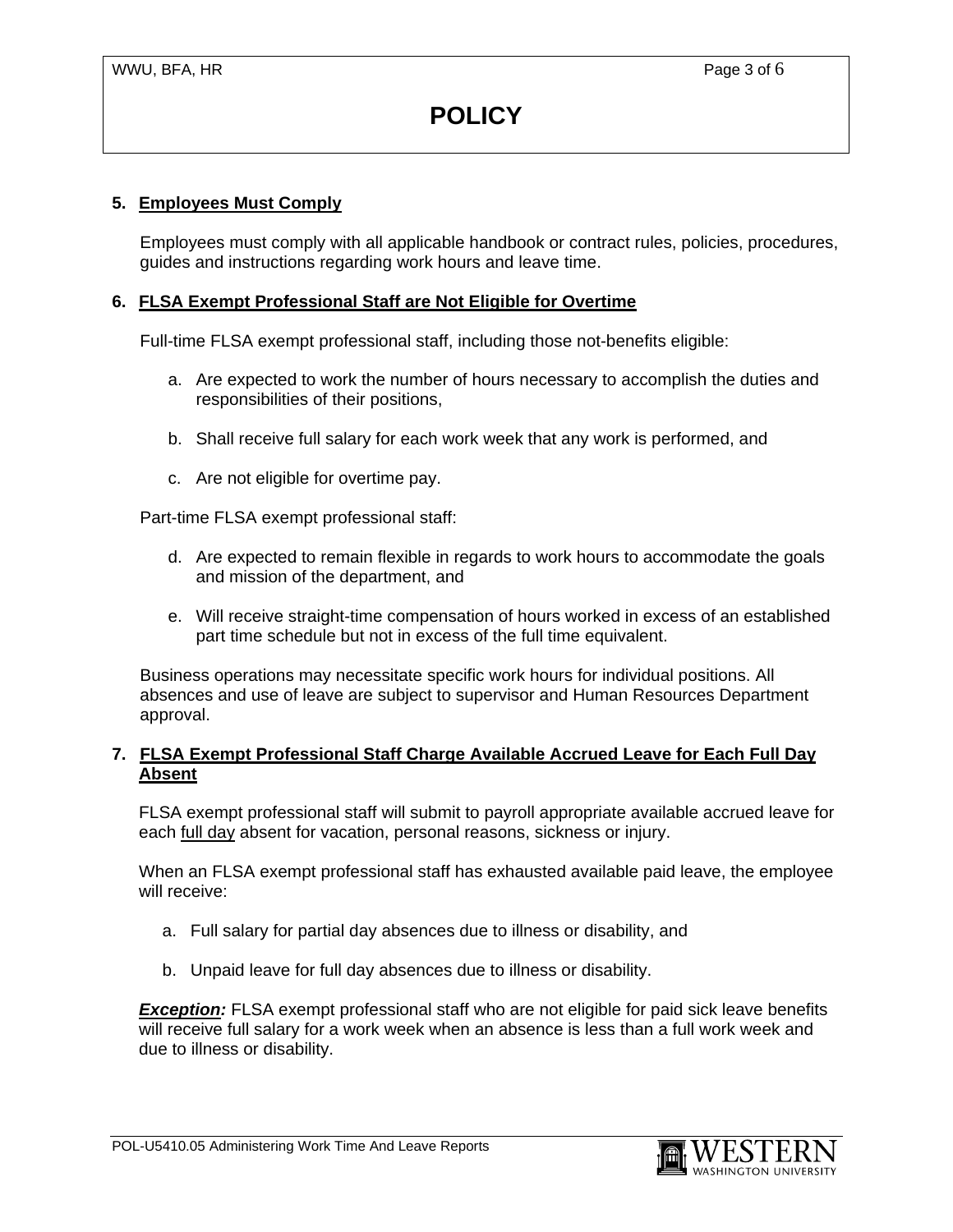### **8. FLSA Non-Exempt Professional Staff and Classified Staff are Eligible for Overtime**

The university compensates part-time FLSA non-exempt professional staff for all hours worked in excess of the established part time schedule. Employees elect type of compensation as either:

- a. Straight-time pay or compensatory time for hours over appointment up to 40 hours per week, and
- b. At one and one-half times the regular hourly rate or compensatory time for hours worked over 40 hours in a work week.

The university compensates classified staff per the relevant bargaining unit contract.

FLSA non-exempt professional staff and classified employees must receive supervisor's appropriate approval prior to working hours over appointment. Unauthorized overtime is subject to progressive discipline.

### **9. FLSA Non-Exempt Professional and Classified Staff Ensure Leave Charged Appropriately**

 FLSA non-exempt professional staff and classified employees are to charge appropriate leave balances for any leave of .25 of an hour or greater in accordance to the appropriate handbook or bargaining unit contract.

### **10. Timesheet Approvers (TSA's) May Electronically Approve Their Own Timesheets**

 If the TSA's supervisor reviews and authorizes the TSA's hours outside of the electronic time entry system, the TSA may electronically approve his/her timesheet. This authorization must be in writing and be kept on file with the department.

### **11. Supervisors and Timesheet Approvers Ensure Documentation of Non-Electronic Approval**

Supervisors who do not approve employee timesheets electronically through the webtime entry system are responsible each pay period for:

- a. Ensuring they receive all non-electronic time sheets or reports (if provided by a designated timesheet approver),
- b. Reviewing the accuracy of the timesheets or reports, and
- c. Providing a written approval for the hardcopy timesheets and/or reports.

 Timesheet approvers are responsible for providing supervisors with documents requiring written approval each payroll period.

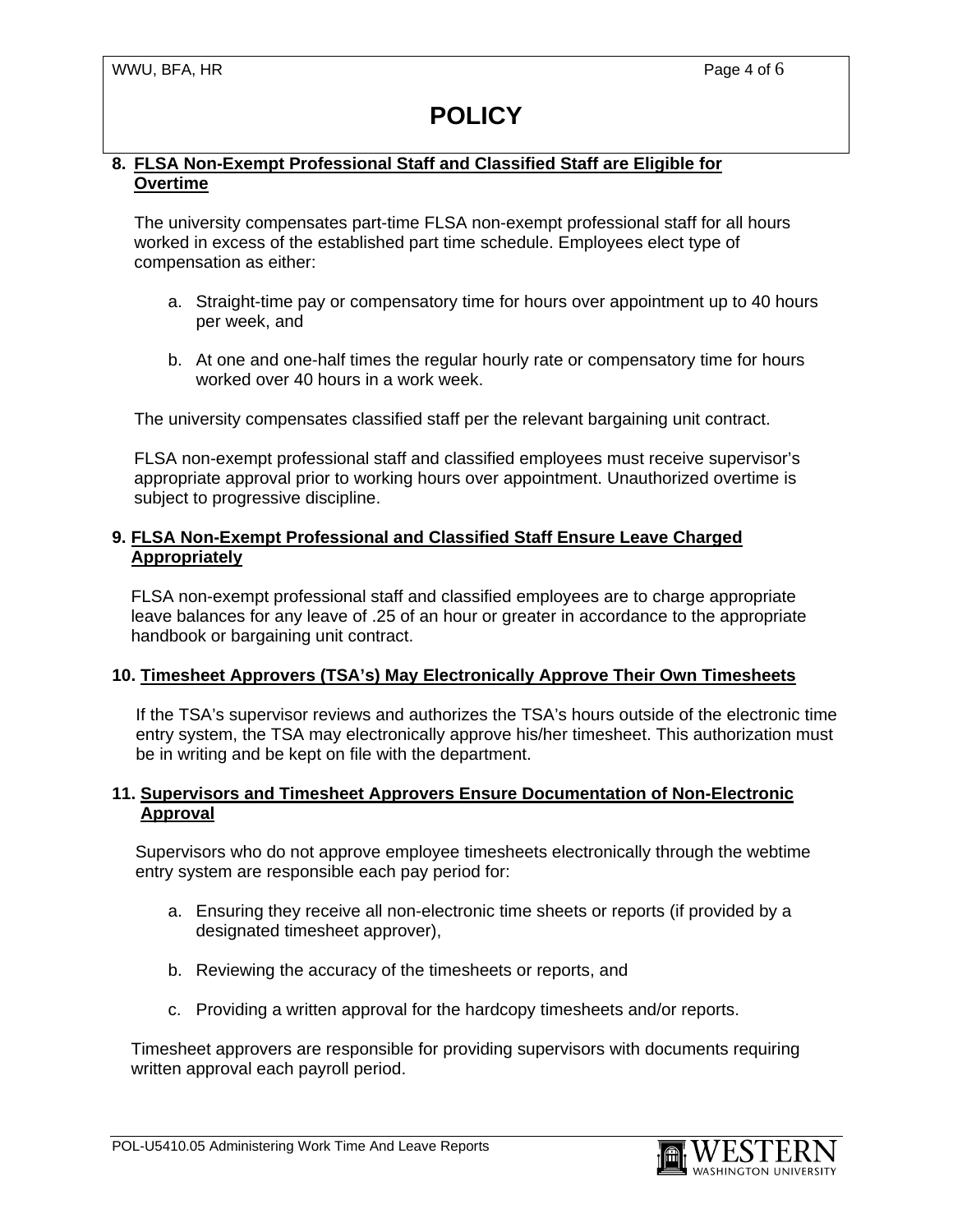### **12. Employee's Signature Required on Non-Electronic Timesheets**

 If a timesheet is not submitted electronically by an employee, the timesheet approver or department keyer must obtain the employee's written signature on the hard copy time sheet or report.

### **13. Human Resources Approves Certain Leave**

 The following leave requests require Human Resources approval using the *Special Leave Request Esign*-form:

- **Bereavement**
- Civil/Jury Duty
- **Educational**
- **Professional**
- **-** Medical/Maternity
- **-** Military
- **Leave without pay**
- Exceptions to policy, bargaining unit agreements, or employee handbooks

Supervisors may not deny, discipline for, or retaliate against employees requesting or using approved protected leave provided under family/medical leave laws.

### **14. Falsification of Information Subject to Disciplinary Action**

Anyone who intentionally falsifies, omits, or knowingly approves falsified or omitted information related to payroll, hours worked, or leave taken is subject to disciplinary action up to and including termination.

### **15. Departments Ensure Accurate Records are Maintained, Submitted and Readily Available**

Directors will ensure supervisors and timesheet approvers maintain accurate documentation of work time including daily work records of temporary hourly and student employees. Departments are encouraged to follow the *Maintaining Payroll Documentation Guide* to be in compliance with this section.

All records as required by this policy shall be made readily available for current or future review. Such records shall be maintained by the department for no less than six years.

#### **16. Human Resources Provides Training**

Human Resources will ensure:

a. Relevant policies, procedures, guides and forms are up to date and readily accessible,